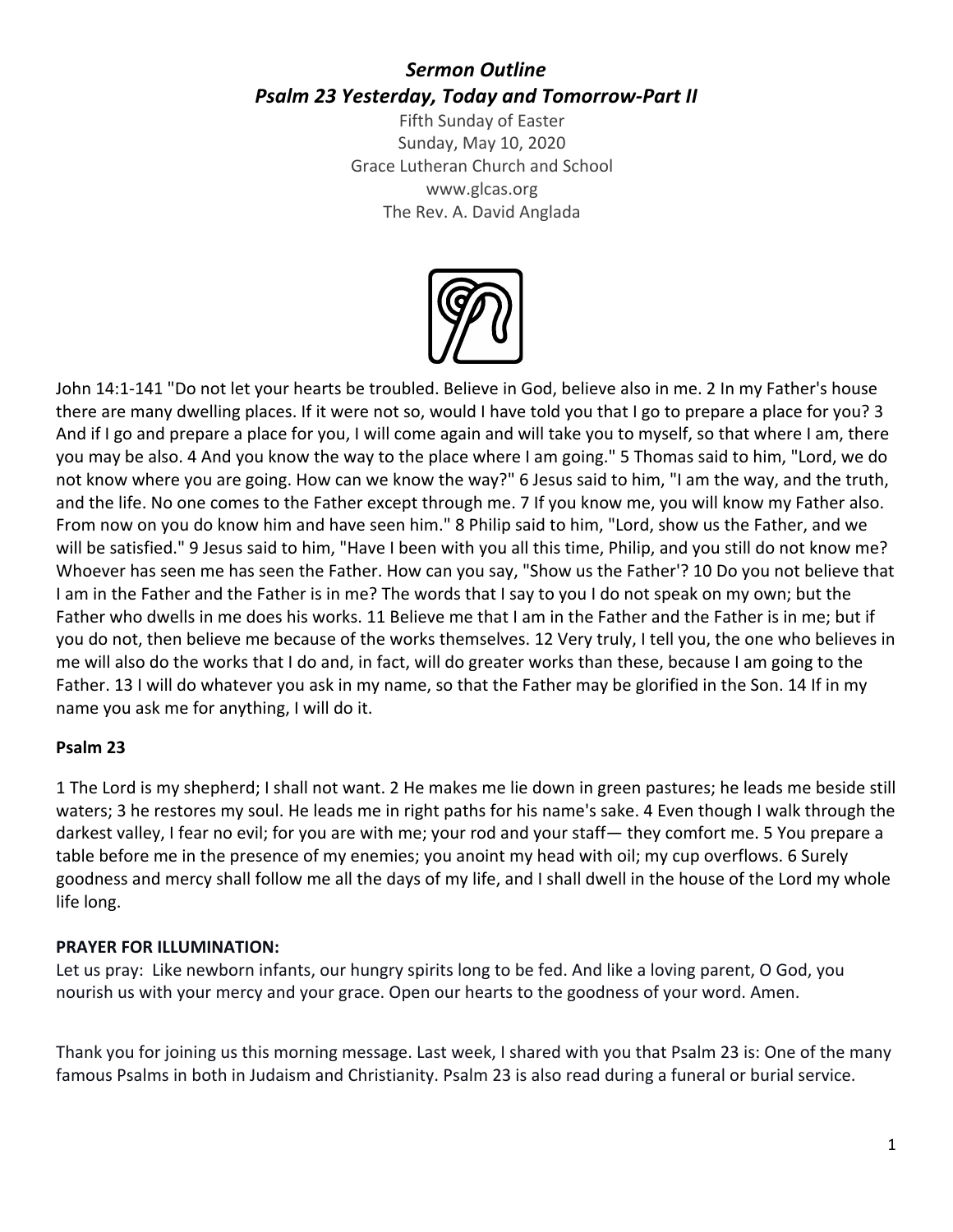I also shared with you that while this Psalm has many applications and touches on death, *it is not primarily* about death. However, there is nothing wrong with having this text at funerals or memorial services, but it is more than talking about end of life.

This Psalm is about *being utterly dependent on God; furthermore, Psalm 23 conveys hope from a loving, caring God.* Moreover, Psalm 23 conveys a message of God's Grace and comfort to those who have lost a loved one. However, this morning I would like to continue the conversation on how this Psalm has a more significant impact on our lives when we are going through life's journey.

The words in Psalm 23 provide for us comfort and assurances that God is always caring for us; likewise, as a good shepherd cares for his or her flock of sheep .

I also highlighted to you that Psalm 23 was written on behalf and in honor of King David. Let's continue our conversation on Psalm 23.

## *"He restores my soul. He leads me in right paths for his name's sake."*

Early in the morning, traditional Jews recite the following prayer early in the morning:

"The soul that You have given me, O God is pure. You fashioned it, you breathed it into me, you keep body and soul together. One day you will take it from me, only to restore it to me in time to come. So long as I have my soul, I must acknowledge You as my God and the God of ancestors, the God of all souls. Praised are You O Lord, who restores the soul to a lifeless body."

Our souls are what elevates us humans and bring us closer to God. When the writer of this Psalm understands that as long as I have a soul, I must acknowledge God as the God of my life. Furthermore, the worshiper praises God for restoring the souls to a lifeless body.

The Psalmist is not speaking of the future resurrection of the dead but, the miracle of waking up each morning, the wonder of being alive today.

The question is why, when we are asleep, it is as if we have no soul. We are not doing anything distinctively human. Only when we wake-up, we again encounter our daily living responsibilities capable of moral decisions. To the people in the Hebrew Scriptures, going to sleep most likely seemed like an anticipation of death. So, waking up in the morning was a time to thank God for being alive again.

In other words, I survived the night. God restored my soul. Psalm 92 say's **"It is good to praise the Lord, to sing hymns to Your name, O Most High, to proclaim your loving-kindness in the morning and your faithfulness at night."**

Not only does God restores our soul; however, God gives an opportunity for us to make time from our daily task to restore our souls and body. We do this by keeping Sabbath by keeping a day to restore our souls. For us the Christian community we observe Sunday as a day of worship and rest.

The restoration of souls is also about restoring our souls when our souls have been wounded. Wounded by the loss of a family member, a soulmate, or a friend, the burden of life diminishes our souls.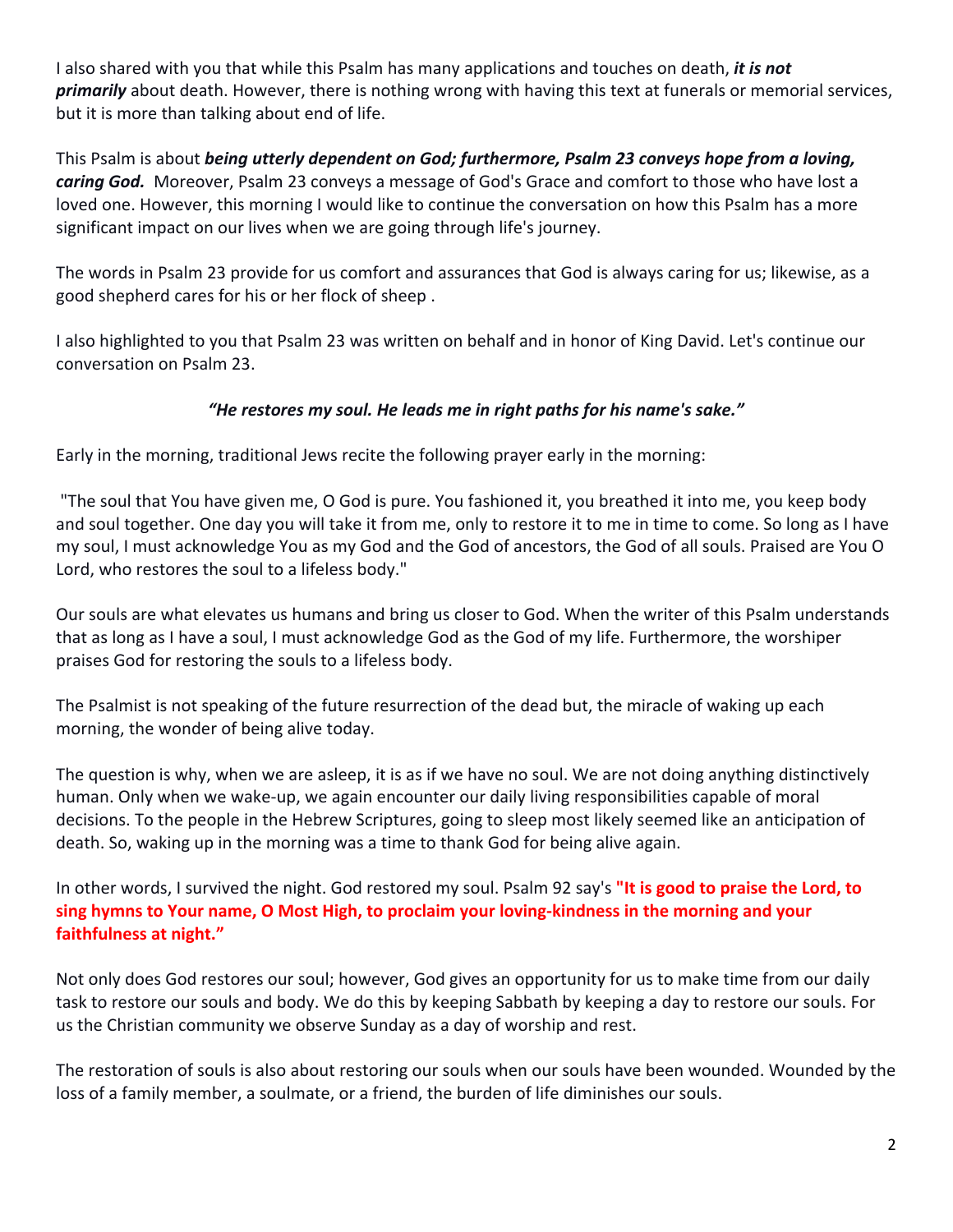Our souls need to be nourished by love, by relationships, and by God. We need to make time for the caring of our souls. God has taught us to keep Sabbath a day of rest.

Sabbath was given to us as a gift from God to rest our souls to replenish our souls. A time to worship God and seeking God's restoration for us and preparing us for the coming days.

Dear friends take a day of the week to restore your soul with God. When we make time to restore our souls, the words in the book of Isaiah from the Hebrew Scriptures in chapter 40 are fulfilled. *"Those who trust in the Lord will have their strength renewed. They shall mount up with the wings as eagles. They shall run and not grow weary; they shall walk and not feel faint."*

When our souls are tired because of human fatigue, this when we need God to restore our souls, to replenish our ability to act like human beings that want to do good in our world or to do random acts of kindness. Especially in the days that we are living in, O, we need to do kind things to each other. Especially the most vulnerable in our society. Children and Senior citizens. Here is a noble idea, when you prepare dinner tonight, have a senior in mind prepare an extra plate and bring dinner to the person.

#### **"He leads me in right paths for his name's sake."**

The Psalmist is communicating with God to help and guide in the right direction. There are no shortcuts in life, O God, help me go through life; however, put me in the right path so that I can accomplish the goals you have set in my life. The Psalmist is acknowledging that they need the help of God.

# **"Even though I walk through the darkest valley, I fear no evil, for you are with me; your rod and your staff they comfort me."**

The Psalmist is sharing a piece of advice to the reader of this poem, that regardless of what happens in life or death. Even if we are in darkness, God is with us. God goes along with us when the sun is shining or in the darkness of the night.

Do not be afraid to live, don't be afraid to love people, don't be afraid to give your heart away.

Do not be afraid of the pain of losing in life; don't be scared of death or the death of someone you love. Trust God to enter your pain and make it less painful, less frightening. Move on, take one step forward in life.

Remember the old saying, "there has never been a tunnel so dark that it did not ultimately emerge into the daylight or night so dark, that it did not ultimately yield to the dawn."

Think about this, all the people you know, all the people you have read about or seen on television, to whom terrible things happened-betrayal, bereavement, crippling injuries-and somehow they found the strength to go on with life.

They encounter a sense of purpose in their lives; they found a way to live their lives. They refused to allow their tragic moments to define who they were. Our blessed Lord Jesus wants to take us by hand and lead us through the valley of darkness. We are not alone in the valley of life and death. We will not fear evil, and God is with us.

The promise God has given us is that when we encounter evil, pain or life's unfairness, we will not have to face it alone. God will accompany us. The Psalmist is also saying; I will fear no evil for Thou are with me, the author